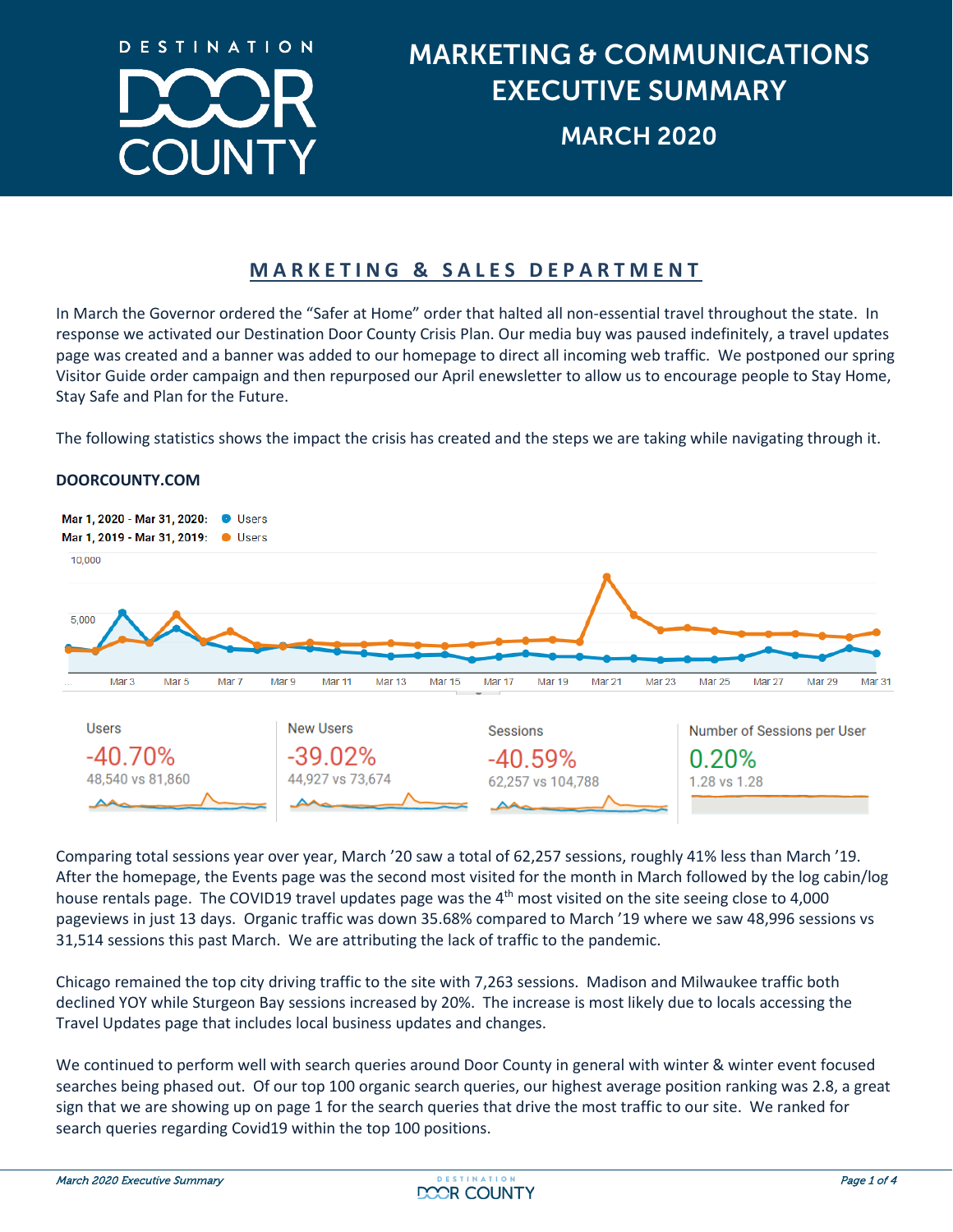| <b>Newsletter Analytics</b>        |                               |                                         |                              |                       |                             |  |                              |  |  |  |
|------------------------------------|-------------------------------|-----------------------------------------|------------------------------|-----------------------|-----------------------------|--|------------------------------|--|--|--|
| <b>Total Recipients</b><br>236,304 |                               | <b>Successful Deliveries</b><br>235,334 |                              | <b>Bounces</b><br>970 |                             |  | <b>Total Opens</b><br>47,854 |  |  |  |
|                                    | Open Rate w/ Remail<br>28.68% |                                         | <b>Total Clicks</b><br>8,422 |                       | Click-Through Rate<br>3.58% |  |                              |  |  |  |

**NOTE:** The March enewsletter was sent out prior to the suspension of our media campaign.

Comparing March YOY, total open increased from 32,380 to 47,854. The overall rate also increased YOY from 21.2% to 28.68%. The most popular sections of the March newsletter were the "Visual Dining Guide" followed by the "10 Top Door County Food Finds" and then "The Foods that Define Us".

The March lead generation campaign that was scheduled was halted until we get closer to executing our rebound campaign.

#### **MEDIA**

Prior to halting our paid media buy we saw some great impressions through our Spring digital and social campaigns in Green Bay/Appleton and Milwaukee.

\_\_\_\_\_\_\_\_\_\_\_\_\_\_\_\_\_\_\_\_\_\_\_\_\_\_\_\_\_\_\_\_\_\_\_\_\_\_\_\_\_\_\_\_\_\_\_\_\_\_\_\_\_\_\_\_\_\_\_\_\_\_\_\_\_\_\_\_\_\_\_\_\_\_\_\_\_\_\_\_\_\_\_\_\_\_\_\_\_\_\_\_\_\_\_\_

| <b>Creative</b> | Impressions   Clicks |       | <b>CTR</b> | <b>VCR</b> |
|-----------------|----------------------|-------|------------|------------|
| <b>Banners</b>  | 3,933,158            | 2,416 | .06%       | N/A        |
| Video           | 204,546              | 395   | .19%       | 64%        |
| <b>Total</b>    | 4,137,704            | 2,811 | .07%       | 64%        |

As of early April, we have paused all paid media until at least June 1. We have also cut 25% of our buy, roughly \$173k. This includes: Removing all paid media in the Minneapolis market, the remaining markets are historically Door County's top 3. Reducing Google AdWords daily budget for the remainder of the year. Reduced Advanced Video budget. Removed Digital Outdoor in Green Bay/Appleton in Fall, Milwaukee and Chicago are historically the two largest driving markets in September and October. Reduced Fall Digital budget. Removed Recruitment campaign. Removed second Lead Gen campaign. Digital Outdoor in Chicago and Milwaukee remain intact as well as Streaming Audio in the remaining three markets. These mediums will have an important role once consumers are allowed to freely move around and return to work.

#### **SOCIAL**

We are still encouraging the *Stay Safe. Be Kind. Plan for the future.* messaging but are also engaging our audiences with #VirtualDoCo, survey polls and live sunrises. Our current hot button is trying to counter-balance and mitigate some of

\_\_\_\_\_\_\_\_\_\_\_\_\_\_\_\_\_\_\_\_\_\_\_\_\_\_\_\_\_\_\_\_\_\_\_\_\_\_\_\_\_\_\_\_\_\_\_\_\_\_\_\_\_\_\_\_\_\_\_\_\_\_\_\_\_\_\_\_\_\_\_\_\_\_\_\_\_\_\_\_\_\_\_\_\_\_\_\_\_\_\_\_\_\_\_\_\_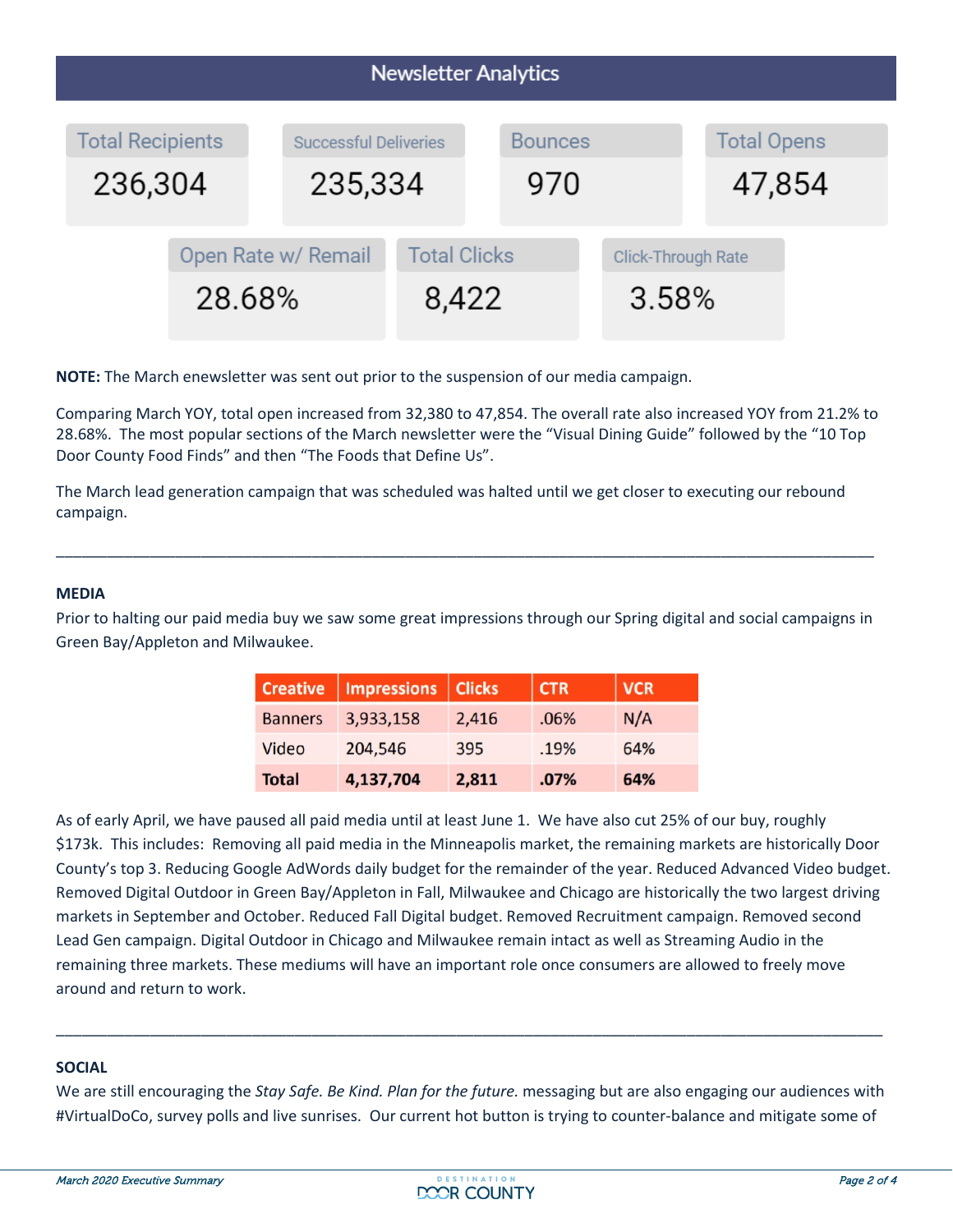the negative comments floating around against visitors. We need to still share that they are our valued life blood that will help us recover from this in the future, that we still need them

#### **REBOUND CAMPAIGN/RESTART PHASE STRATEGY**

In addition to mitigation response we are working on what our Restart/Rebound strategy will be. The first is to determine what our first message is going to be when we start to see the other side of this thing. Since the rebound will start with local markets and friends and family travel, we are working with Peninsula Filmworks to develop a touching feel good video about our community coming through on the other side, showing how things have changed and how we support each other to come out stronger. Something like a "we got this" message with a welcome back, roll out the red carpet for visitors, when it's safe for everyone to do so, and show the value visitors bring to Door County. More to come.

#### **REBRANDING & WEB UPDATES**

In conjunction with the PR and Membership team we now maintain and update two locations for those looking to visit (outward messaging) and those already in Door County (inward). Outward messaging includes a banner on the homepage of DoorCounty.com that leads potential visitors to our Travel Updates page. This includes travel updates recommended by the Governor and CDC. Inward messaging includes a resource page with business hour updates and links to business resources.

We have also been busy working behind the scenes rebranding the website which should launch within the next week. Stay tuned!